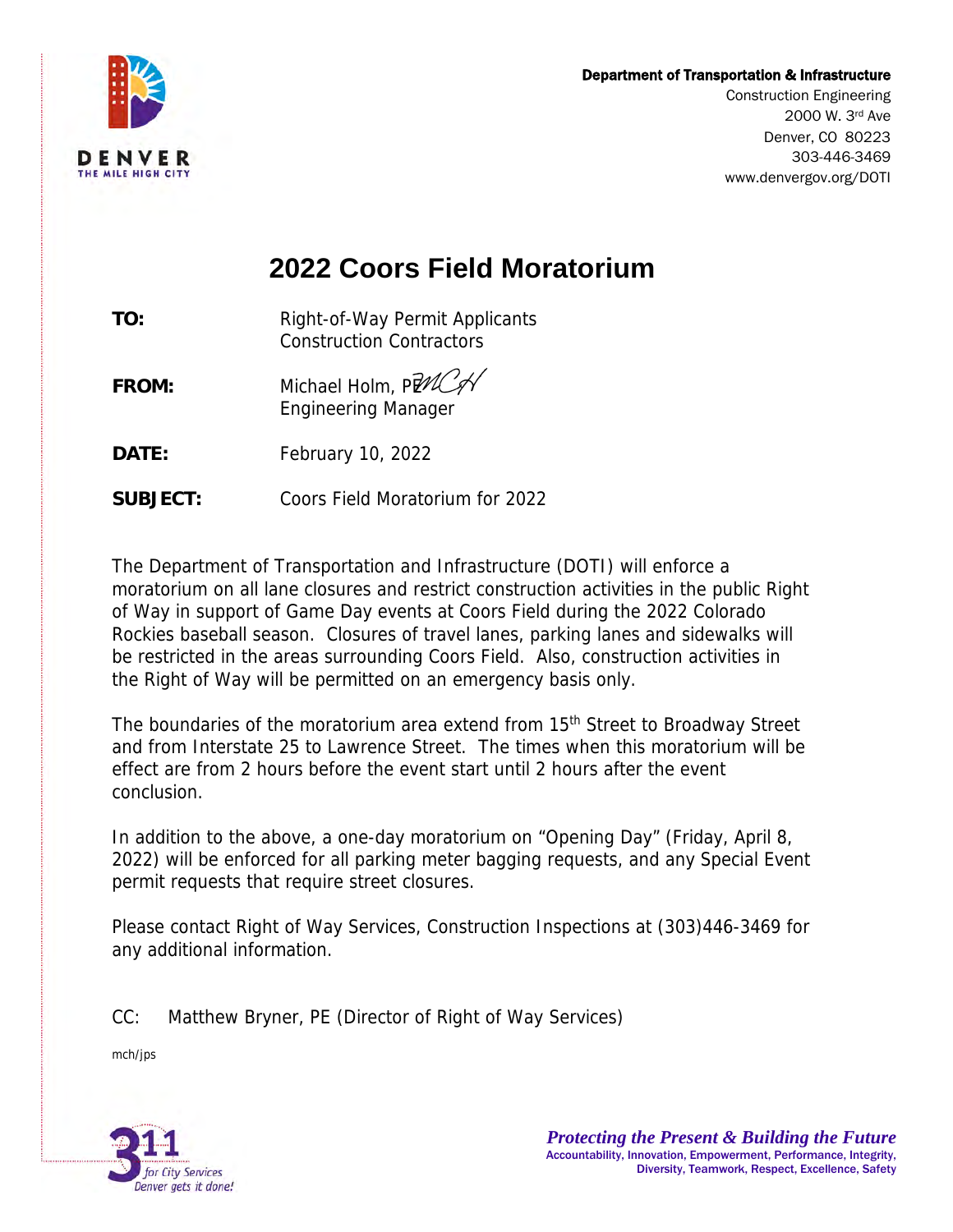## **COLORADO ROCKIES 2022 SCHEDULE**













ROCKIES.com

**OPENING**

**DAY FIREWORKS HOME AWAY**

ALL GAME DATES AND TIMES ARE SUBJECT TO CHANGE WITHOUT NOTICE.